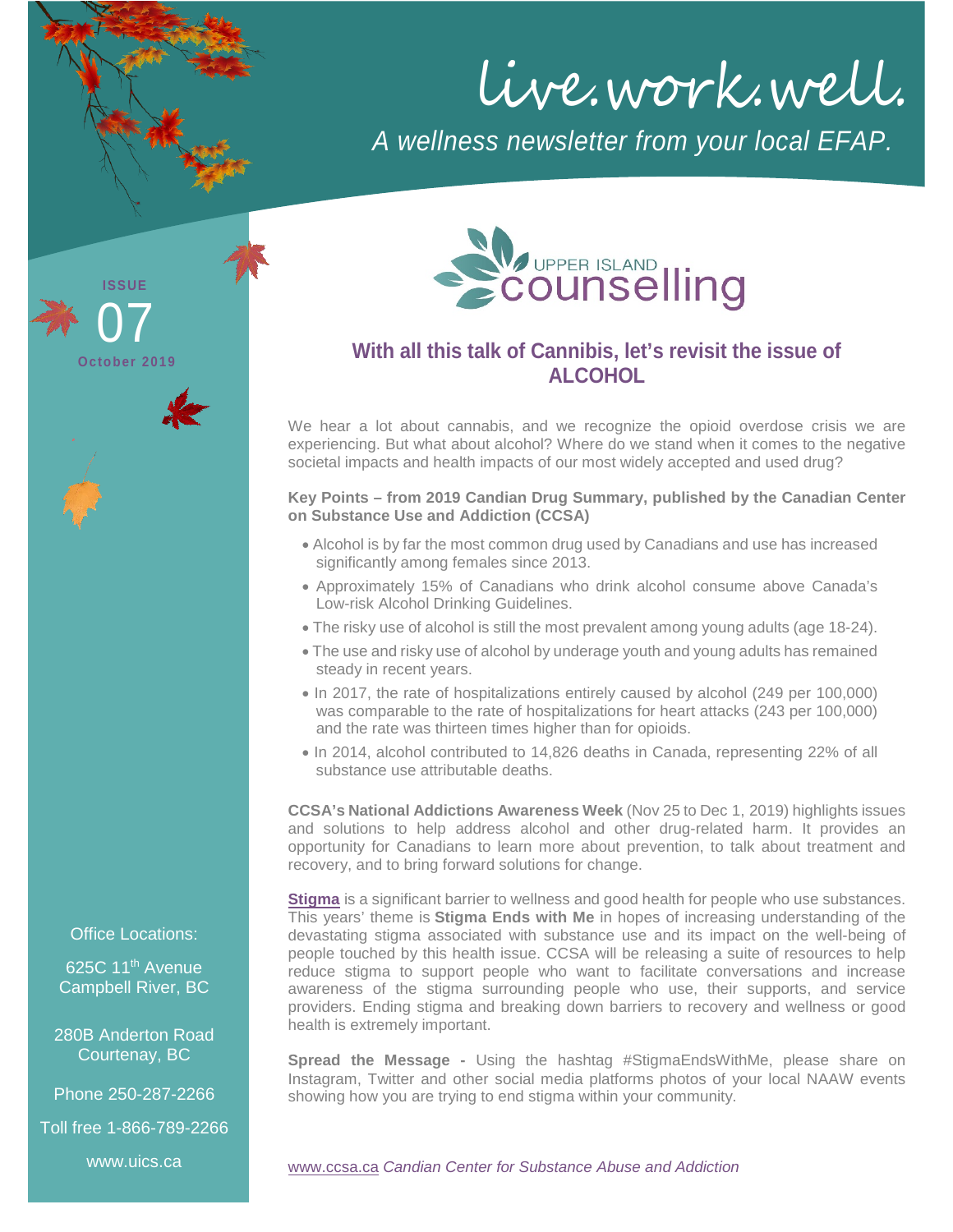### **Getting help**: acknowledging attitudes that create barriers

Did you know, that a [study](https://www.recoveryanswers.org/research-post/what-are-barriers-to-seeking-alcohol-treatment/) by NESARC found that 23% of adults surveyed with a lifetime alcohol use disorder have never received treatment? While the decision to not seek treatment can depend on many individual factors (including finances, access to services, etc.), the most common barriers to treatment are our beliefs, including:

- "I should be strong enough to handle it on my own"
- "I thought the problem would get better by itself"
- "I didn't think my problem was serious enough"
- "I was too embarrassed to discuss it with anyone"

If you find yourself agreeing with the above statements, you're not alone. Almost 42% of individuals surveyed by NESARC thought they should be "strong enough to handle it" on their own. Considering that alcohol is the most commonly abused substance in Canada today, we know this belief can't be true – yet it persists.

While it is difficult to talk about fear, stigma, or shame relating to alcohol use, we hope that acknowledging these beliefs as common barriers to treatment will encourage you to discuss your concerns. A good mental health professional will be willing and able to discuss these concerns with you, without judgement.

#### Link to study:

[https://www.recoveryanswers.org/res](https://www.recoveryanswers.org/research-post/what-are-barriers-to-seeking-alcohol-treatment/) [earch-post/what-are-barriers-to](https://www.recoveryanswers.org/research-post/what-are-barriers-to-seeking-alcohol-treatment/)[seeking-alcohol-treatment/](https://www.recoveryanswers.org/research-post/what-are-barriers-to-seeking-alcohol-treatment/)

## **Alcohol Consumption: When is it a Problem?**

The answer is, it depends. Not everyone is affected in the same way by alcohol, regardless of the amount consumed. Some people find it easy to moderate their drinking, setting limits for themselves when they go out. For example, you may have found if you have more than two shots of hard liquor, you feel hungover the next day. So, you decide to limit yourself to no more than two drinks when you go out. You have no difficulty doing this, as you drink your beverage slowly and choose water or pop before you have your second cocktail. For you, drinking more than two is a problem because you say it is.

For someone else, they may find that once they've had even one drink, they are unable to moderate their intake. One drink may lead to a blackout experience where they can't remember much – if anything – about what they did or said. This can be a very frightening experience! Did I drink and drive? How did I get home? What did I say? Who saw me?

Maybe your drinking has affected your work, maybe it hasn't. Are you arriving to work feeling sluggish after a weekend of partying? How's your overall health? Are you taking care of yourself?

Health Canada lists the following effects from drinking too much alcohol:

drowsiness confusion or memory loss dizziness blackouts reduced inhibition violence loss of coordination skills suicide inability to think and judge clearly vomiting and choking inability to estimate distances irregular heartbeat

slurred speech negative mood states (depression) decreased reaction times respiratory depression, coma, or death

Maybe you've never experienced any of the above problems when drinking. Perhaps your only problem is that your partner hates it when you drink. They complain about your behaviour, your loud voice, your embarrassing jokes... or maybe they have a fear of drinking because they grew up in a home with alcoholism. If so, your drinking is a problem for your partner.

In the light of our own circumstances, it is important to evaluate how drinking affects our mental and physical health, self-esteem, relationships, and work. Use the links listed below to help reduce your risk for problematic drinking.

### Reduce your risk

**Responsible drinking** saves lives.

- Limit the amount of alcohol you drink. Your risk of injury increases with every drink.
- Don't drink alcohol on an empty stomach. Eat before--and while--you drink.
- Alternate alcoholic beverages with alcohol-free drinks to limit the amount you drink in any three-hour period.
- Drink only if you want to. Don't feel pressured into accepting a drink.
- Don't drive. Take a taxi or public transportation, walk, or decide who will be the designated driver before you start drinking.
- Use [Canada's Low-Risk Alcohol Drinking Guidelines](https://www.ccsa.ca/canadas-low-risk-alcohol-drinking-guidelines-brochure) to help you decide when, where, and how to drink.

[https://www.canada.ca/en/health-canada/services/substance-use/problematic-alcohol](https://www.canada.ca/en/health-canada/services/substance-use/problematic-alcohol-use.html)[use.html](https://www.canada.ca/en/health-canada/services/substance-use/problematic-alcohol-use.html)

contributed by Tara Hope, MA, RCC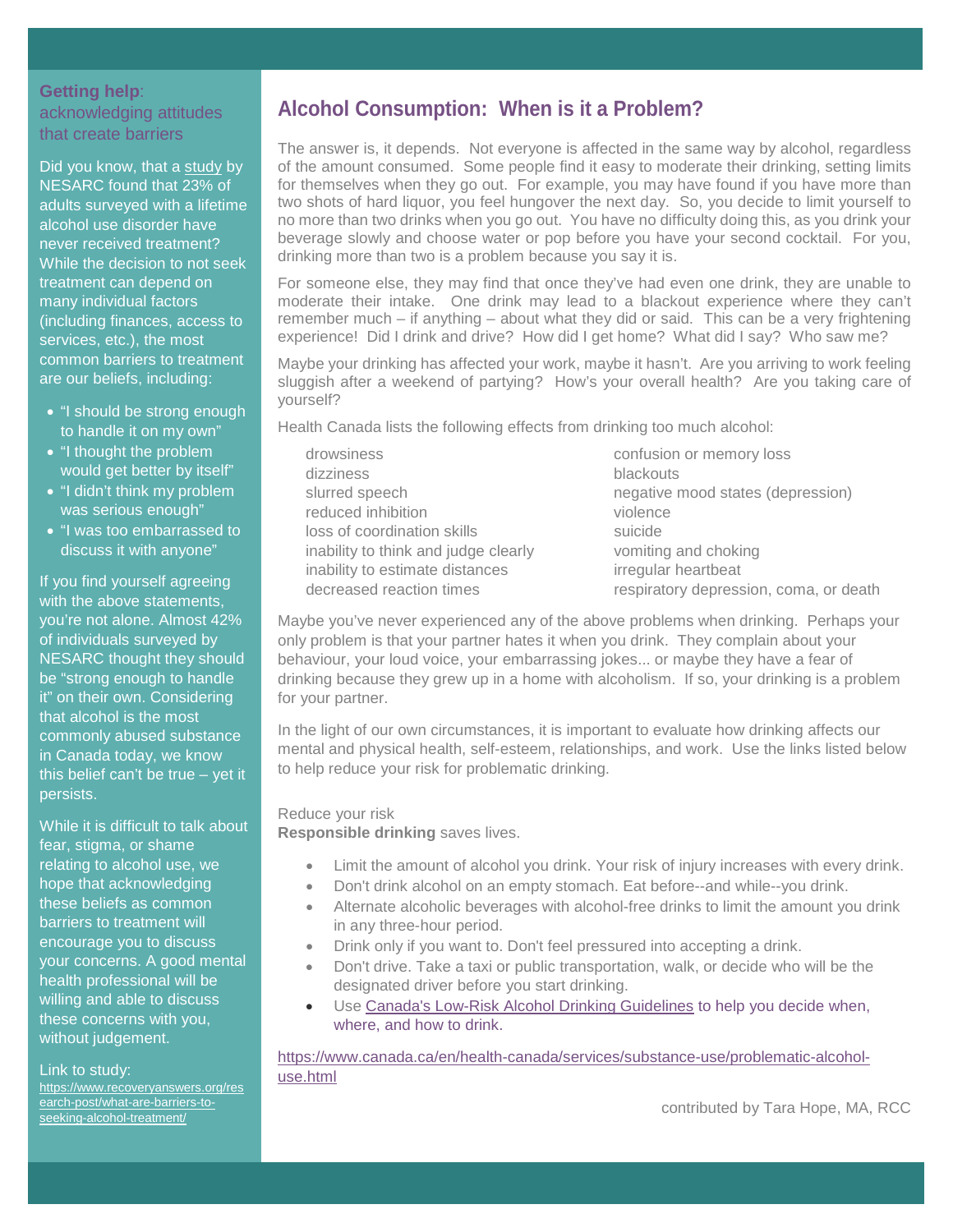

## **Helping vs. Enabling: Supporting Loved Ones with Alcoholism**

Having a loved one who is struggling with alcoholism can be an extremely confusing and painful circumstance. Being deceived, being manipulated, being verbally and physically abused, being told everything is fine (when everything is not). These are some of the challenges that loved ones of alcoholics often have to deal with. It is very common for loved ones of alcoholics to say: "It feels like I'm going crazy!"

One of the most challenging issues that loved ones of alcoholics face is knowing how to help the person without enabling the problem. Health, finances, work and relationships are all aspects of a person's life that can be seriously damaged by alcohol. Loved ones usually see this damage occurring before the alcoholic does. From a place of best intentions, loved ones often want to try to minimize the damage. Unfortunately, this is also where enabling can unintentionally occur.

Enabling can be understood as *acting in a way that shields another person from the consequences of their problem behaviour*. Enabling prevents the person with the problem behaviour from perceiving their behaviour as a problem and so the behaviour is more likely to continue.

Examples of enabling in the context of alcohol abuse include:

- Calling the person's employer and making up excuses for them when they are too hung over to work.
- Paying for the person's financial obligations when they have spent their money on alcohol.
- Mending the person's other relationships that they damaged while they were intoxicated.
- Pretending that your relationship with the person is fine when you are actually very hurt by the alcohol abuse.

As was stated above, enabling typically comes from a place of best intentions. Enablers simply want to help their alcoholic loved ones, but do not have a clear understanding of how best to do that. This confusion is understandable because real help often doesn't seem like it's helping in the short-term. In fact, it is often the case that things can start to look much worse for the alcoholic in the short-term. This is because when enabling stops the alcoholic is suddenly exposed to the full consequences of their behaviour. They might lose their job, damage their credit rating, or lose some friendships. They might even lose their relationship with you.

Someone might be tempted to ask: how could any of that help? The answer is that it does help, but it helps indirectly, and over the long-term. Once again, in the short-term, the end of enabling often doesn't seem to help the person - it usually results in their getting hurt. But, in the long-term, it helps in two important ways. Firstly, it shows the person that the problem is real and that it is their own behaviour that is hurting them. Secondly, it shows them that they are responsible for this problem and, therefore, they are responsible for its solution.

Continued on next page

### **Resources**

For local resources for problem drinking:

[http://campbellriver.fetchbc.ca/i](http://campbellriver.fetchbc.ca/index.html?c=add) [ndex.html?c=add](http://campbellriver.fetchbc.ca/index.html?c=add)

Information about Alcoholics Anonymou[s www.aa.org;](http://www.aa.org/) or call Alcoholics Anonymous (see below for local numbers)

#### **Alcoholics Anonymous Support Lines:**

Campbell River: 250-287-4313 Comox Valley: 250-338-8042 Port Alice: 250-284-3558 Port Hardy: 250-902-6052 Port McNeill: 250-956-4555 or 250-956-8240

#### www.**[smartrecovery](http://www.smartrecoverybc.com/)**bc.com

#### **Island Health's resources** are found online at

[https://www.islandhealth.ca/lear](https://www.islandhealth.ca/learn-about-health/substance-use-addiction/addiction-substance-use-resources) [n-about-health/substance-use](https://www.islandhealth.ca/learn-about-health/substance-use-addiction/addiction-substance-use-resources)[addiction/addiction-substance](https://www.islandhealth.ca/learn-about-health/substance-use-addiction/addiction-substance-use-resources)[use-resources](https://www.islandhealth.ca/learn-about-health/substance-use-addiction/addiction-substance-use-resources) or call 1-800-661-2121 Monday - Friday: 9 a.m.- 4 p.m.

**Evaluate your drinking online:** [http://camh.alcoholhelpcenter.n](http://camh.alcoholhelpcenter.net/cyd/CYDScreenerP1_0.aspx) [et/cyd/CYDScreenerP1\\_0.aspx](http://camh.alcoholhelpcenter.net/cyd/CYDScreenerP1_0.aspx)

[Alcohol and Drug Information](https://www.healthlinkbc.ca/mental-health-substance-use/resources/adirs)  [Referral Service](https://www.healthlinkbc.ca/mental-health-substance-use/resources/adirs) 604-660-9382 1-800-663-1441